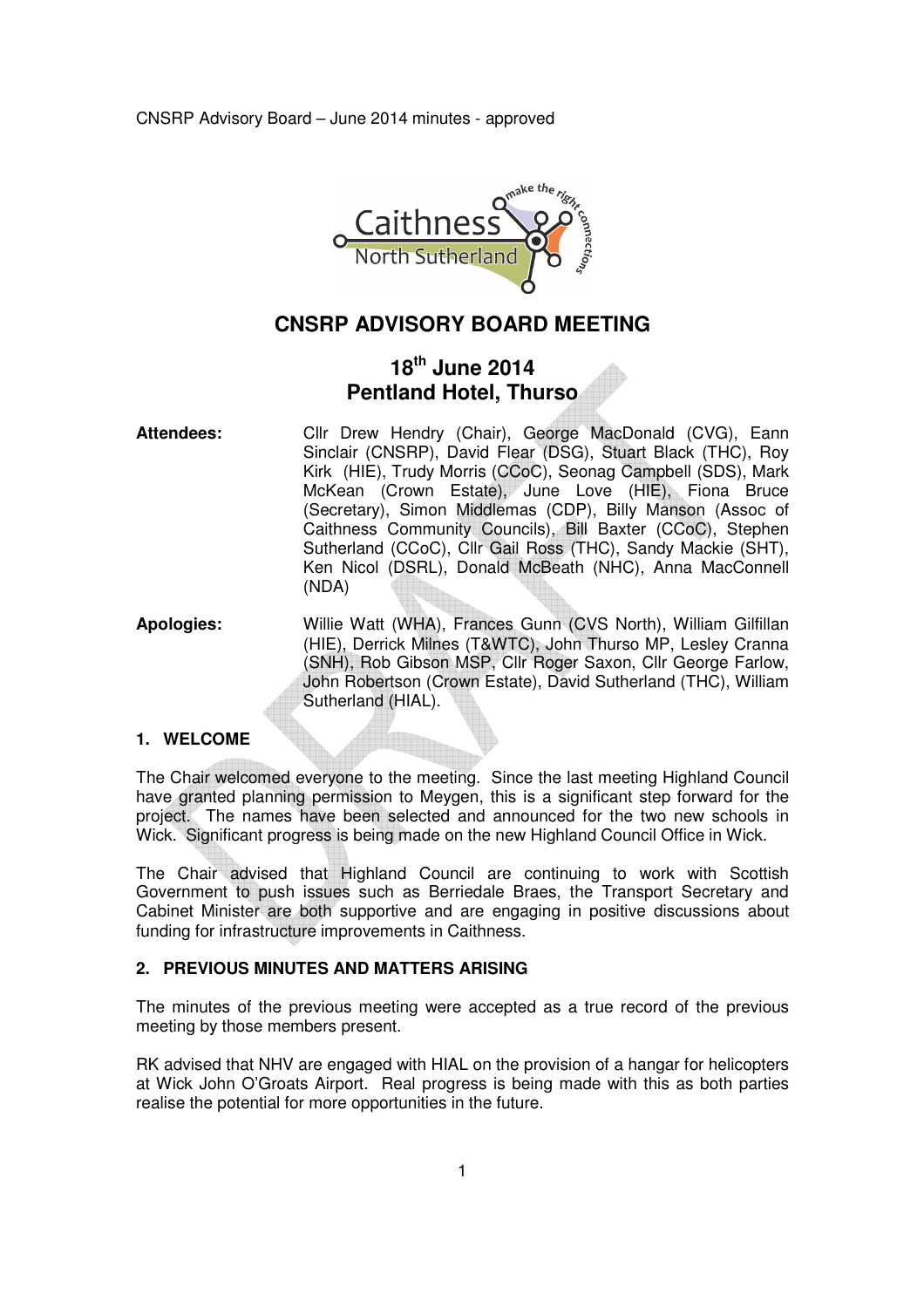A feasibility study is currently being conducted on the requirement for a rotary wing hangar at Wick John O'Groats Airport, the final report is due in August 2014 – this report will be shared with the Advisory Board members. The report will look at the rationale for this type of facility in the north, Sumburgh Airport is also being considered as a possible location for this.

#### **3. PROGRAMME MANAGER UPDATE**

Eann Sinclair highlighted the following items from the update report:

- Highland Council has granted planning permission to Meygen (onshore infrastructure) and Scrabster Harbour Trust (Business & Industrial Park).
- Transport Scotland announced the preferred option for Berriedale Braes Trunk Road alignment.
- HIAL and Chevron have announced the recommencement of the helicopter flights from Wick John O'Groats airport to Chevron fields in the North Sea. The initial contract is for 6-9 months but there is the potential that this could be extended.
- The Thurso based battery factory businesses are now under new management and they have plans to further develop the businesses.
- SSE's Sustainability Fund approved grant support for joint MAKLab/Wick High School bid to develop a digital fabrication lab in Wick, and a mobile facility. It was suggested that the pupils from Wick High School should be invited along to provide a presentation at a future meeting.

### **4. INWARD INVESTMENT – PROGRESS REPORT**

June Love provided an update on the activities that have been undertaken since the last meeting. The following items were of note:

#### April 2014

- Meeting have been held with various companies in London, one potential lead is being followed up.
- Follow up meetings have been carried out with various companies in Aberdeen.
- Supported a visit by senior Unite Trade Union official Kevin Coyne and Tom Greatrex, MP on a fact finding visit to the area. While in Caithness they visited Dounreay, as well as visiting Scrabster and Wick harbours. June Love and Eann Sinclair spoke to them about the CNSRP programme and highlighted some of the progress being made.

### May 2014

- Offshore wind developer Moray Offshore Ltd (MORL) held a "meet the buyer" event in Wick. The event, held in association with CNSRP partner HIE and Scottish Enterprise, featured presentations from lead partner EDPR and Tier 1 supply chain company Global Energy Group, as well as offering businesses the opportunity for one-to-one discussions.
- Representatives attended the All Energy Conference and Exhibition in Aberdeen. This opportunity was used to engage in a number of meetings with companies as part of the ongoing programme of inward investment opportunity.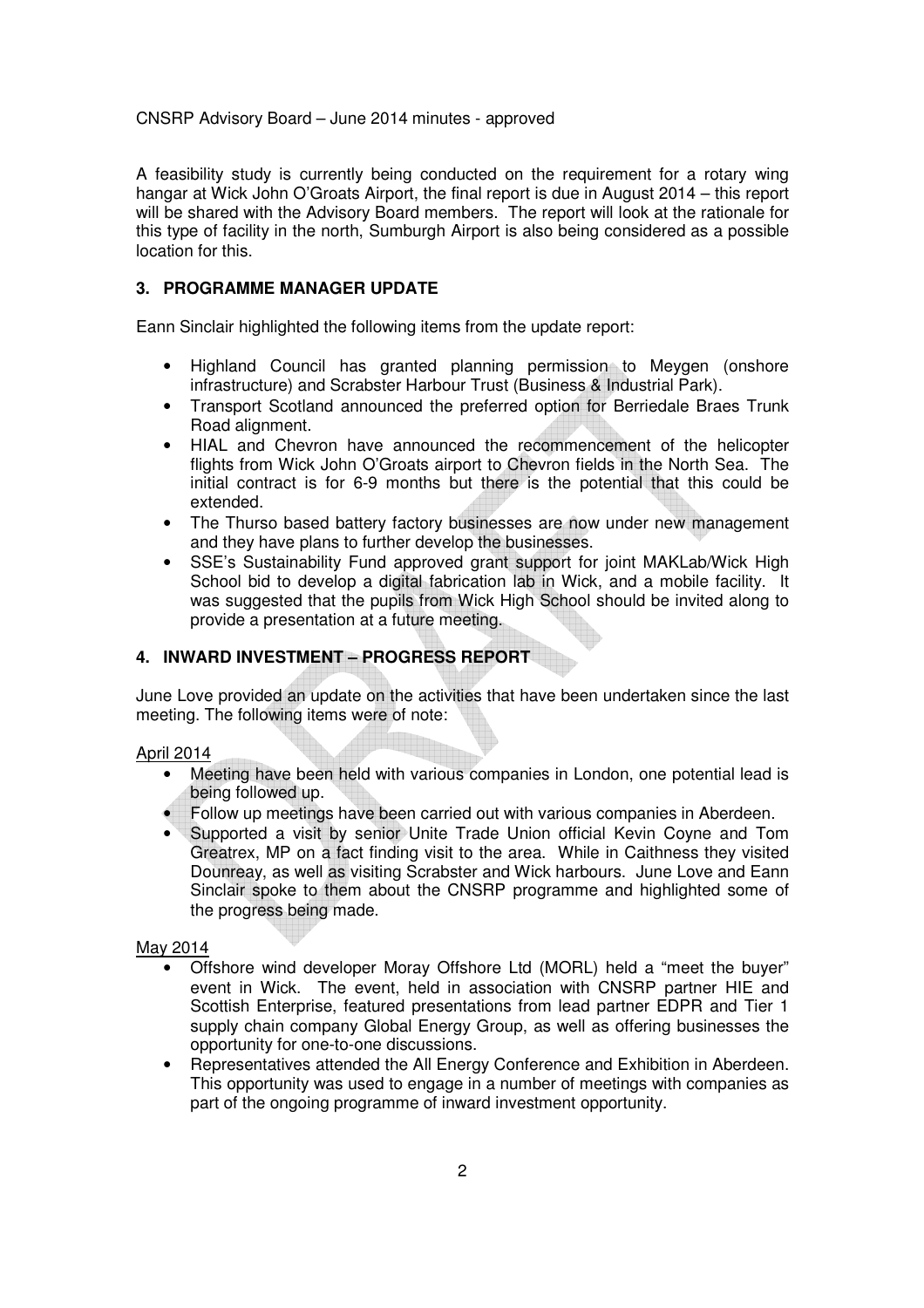• Two further meeting were held in Aberdeen during May with two potential companies looking to set up a presence in the area.

## June 2014

- Attended an Aberdeen/Stravanger networking event with a number of HIE colleagues. Over two hundred people attended from the energy sector.
- Roy Kirk and Eann Sinclair attended an influencers' event, run in association with SCDI which attracted 80 business representatives from the energy sector and featured guest speaker Robin Watson, Chief Executive of Wood Group PSN. This is a continuation of similar events in Aberdeen and London.

## Future Events

- Two position documents for companies have been produced.
- A further three position documents are nearing completion.
- Two general brochures oil and gas/renewables are being finalised.
- Continue to work with two companies to consider HIE interventions.
- Events calendar is being updated.
- Discussing potential for 'lunch and learn' events in Aberdeen, in association with Subsea UK

## **5. MEMBER UPDATES**

### Association of Caithness Community Councils

• On behalf of the Community Councils Billy Manson requested an update on when the traffic lights would be removed from Berridale. Gail Ross was able to advise that the damaged wall has now been repaired and the traffic lights are expected to be removed on 19<sup>th</sup> June 2014.

## Caithness Chamber of Commerce

- They are in the process of recruiting a marketing and strategy graduate through the HIE scheme.
- The Business Development post also needs to be filled.
- Discussions are in place with Wick High School about a work experience placement.
- Continuing to work with Wick and Farr High Schools on young enterprise work. Discussions are being held with Thurso High School to get them involved too.
- The Chamber have been invited to attend Thurso High School assembly in September to talk about business opportunities and entrepreneurism.
- MtRC have awarded a tender for a career and mentoring scheme, working with local companies. The aim is to encourage young people to get involved and to have 20 people through the scheme by the end of the year.

### Caithness Voluntary Group/CVS North

• CVG continue to provide advice on constitution, funding, training and a range of office services.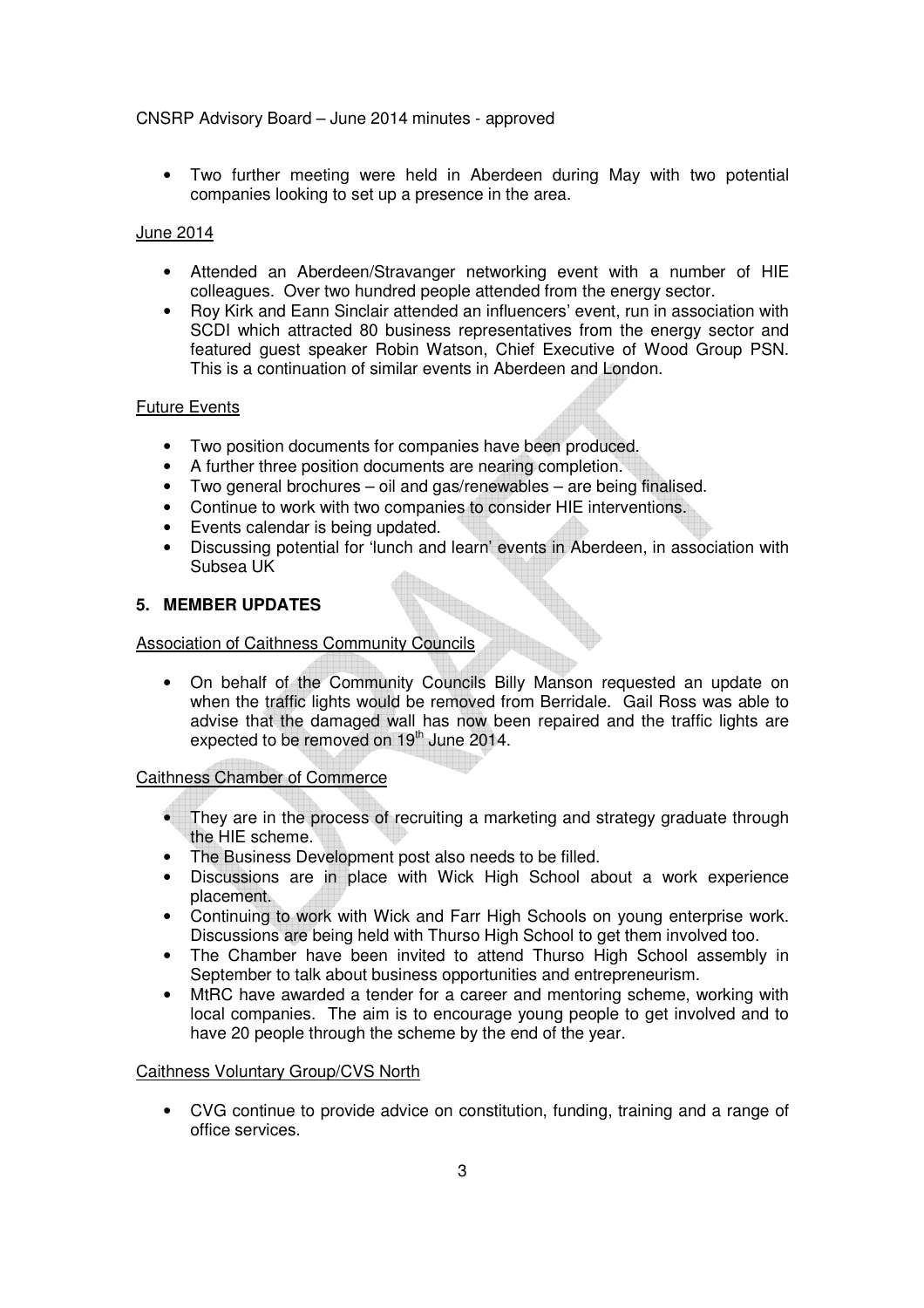## Crown Estate

- Meygen Lots of work is being undertaken to make sure they are in position for the first phase of their project.
- Pelamis progress is being made on support of their project. They have held public meetings and work continues on their device.
- The Crown Estate is currently running a leasing round an announcement is expected by the end of June 2014.
- The Crown Estate is considering their first investment in the first tidal array devices.
- MORL planning consent for 1866 MW.
- Working with schools on green energy projects, this has been written into the curriculum in Caithness schools.
- The Crown Estate now have an MOU with the University of the Highlands & Islands taking forward a number of themes on engagement, research, education and opportunities. This will include placement student opportunities for post/under graduates and summer placements.
- Working with ERI on some fishing research.
- They plan to hold a careers fayre locally at the end of the year. Seonag Campbell advised that SDS is hosting a UKAS convention at the end of September 2014 – it was suggested that the two events could be combined. Mark & Seonag agreed to discuss the options outside of the meeting.

#### Dounreay Stakeholder Group

- The decommissioning plan is being revised, an update is expected in December. This is likely to have an effect on the timeline and staffing profiles.
- Since the last meeting discussions have been held with Dounreay on the breakdown of spend against the socio economic budget, an update is expected in September.
- The National Audit Office carried out an audit for the NDA Site Facing team for Dounreay. David Flear was interviewed from a stakeholder perspective.
- Discussions have been held with the Mayor of Pinowa in Canada their site is going through a change very similar to the setting up of an NDA and site licence company. David Flear and Eann Sinclair held a teleconference with them to talk through the socio economic aspects of decommissioning. They took a lot of our messages on board and are in the process of setting up a partnership approach similar to that of CNSRP.
- A presentation on socio economic activity will be provided by DSRL at the September DSG full meeting.
- A phone conversation with Commodore Corduroy clarified that Vulcan will continue its trials programme until 2015.

### DSRL/NDA/BDP

### **DSRL**

- The number of DSRL apprentices has increased to 10 this year, compared to 7 last year.
- DSRL have plans to recruit 4 interns this year.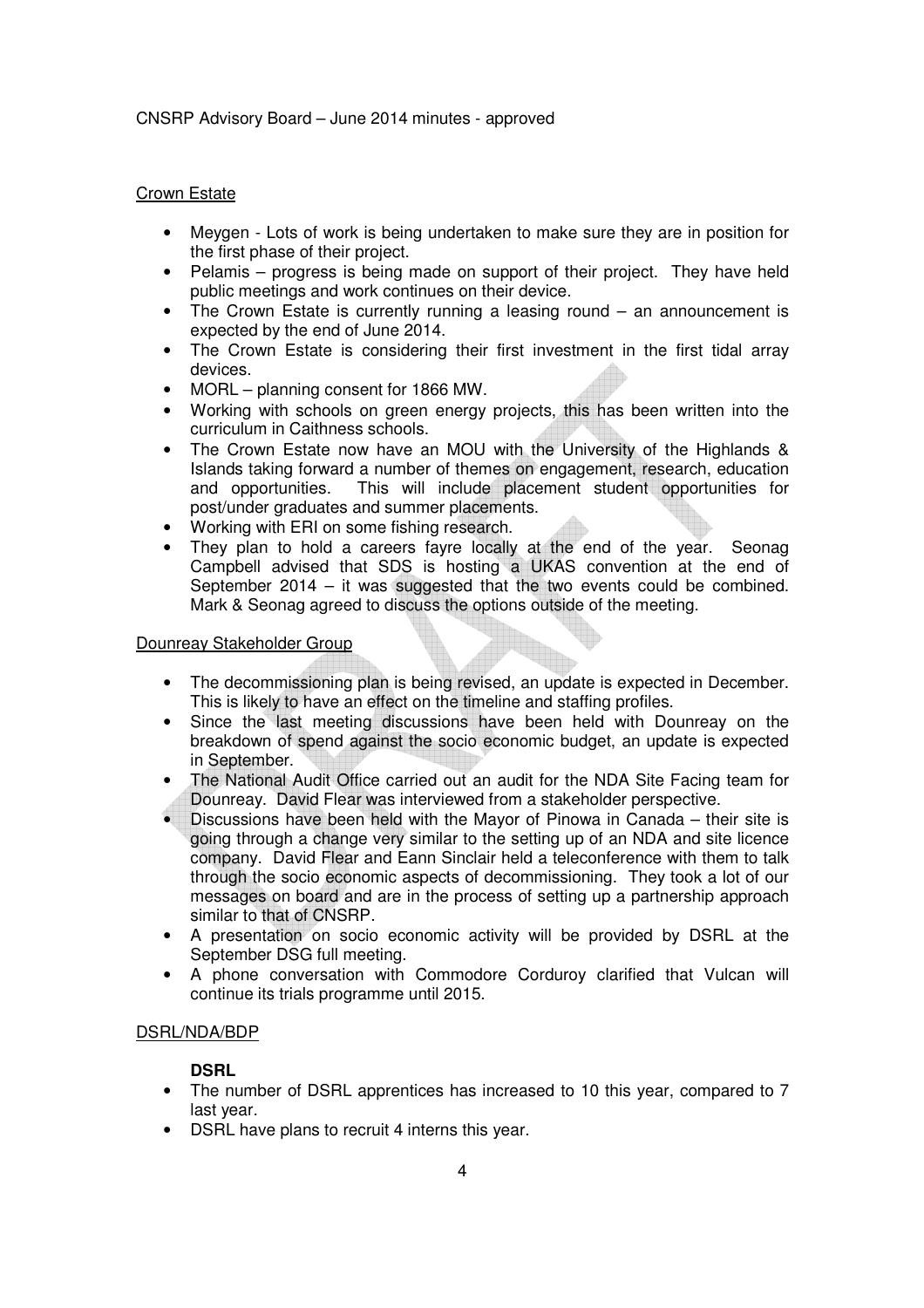- Work is ongoing to deliver the second Ready Steady Work Programme. This is a 4 day course in the summer holidays to give practical skills to move into employment. It includes CV writing, industry visits, interview practice. A course will be run in Wick and Thurso (previously it was only Thurso). Over 30 students have registered to date.
- Progress is being made in gaining Socio Economic Benefit through procurement:
	- o We are working with 3 of our suppliers on a decommissioning operative scheme. There are currently 5 trainees on the programme with plans to recruit a further 3 later this year, with the potential for more in future years.
	- o Companies bidding for the Professional Services contract at Dounreay have been asked to produce their own socio economic plans and to support the development of local labour through internships.
	- o Companies bidding for the supply of heavy fuel oil have been asked to address a socio economic question as part of their tender. We are in the midst of the assessment process.
	- o Other opportunities are being investigated, including catering services and a new construction project.
	- o Our suppliers have been asked to contact local hauliers and use the existing DSRL framework agreements.
- It was noted that Simon Middlemas is now the local socio economic representative for Cavendish Nuclear. Simon will lead on some aspects of the Dounreay SE plan.

### **NDA**

- Profiling is on track for the National Nuclear Archives. Four companies are bidding to become the commercial partner. A meeting has been held with Highland Council and Highlife Highland about what the new facility will look like and what services will be provided.
- Two funding requests have been approved:
	- o Venture North £150K towards developing a programme of activities to improve tourism.
	- o Scrabster Harbour Trust £280K towards preliminary work for the enterprise park at Scrabster Farm.

### **Cavendish Nuclear**

- Simon Middlemas is providing support to the CNSRP Programme and Support.
- Cavendish Nuclear are looking at business opportunities in the area and how things might develop in the future.
- Cavendish Nuclear is providing other support via Shona Kirk to work with Simon and to assist in the Thurso Community Sports Hub.

### Highland Council

- The local development plan for the area is expected to be ready by September 2014, it will go out for consultation in October.
- Business Gateway has supported 11 business start-ups in Caithness and 7 in Sutherland during quarter 1.

HIAL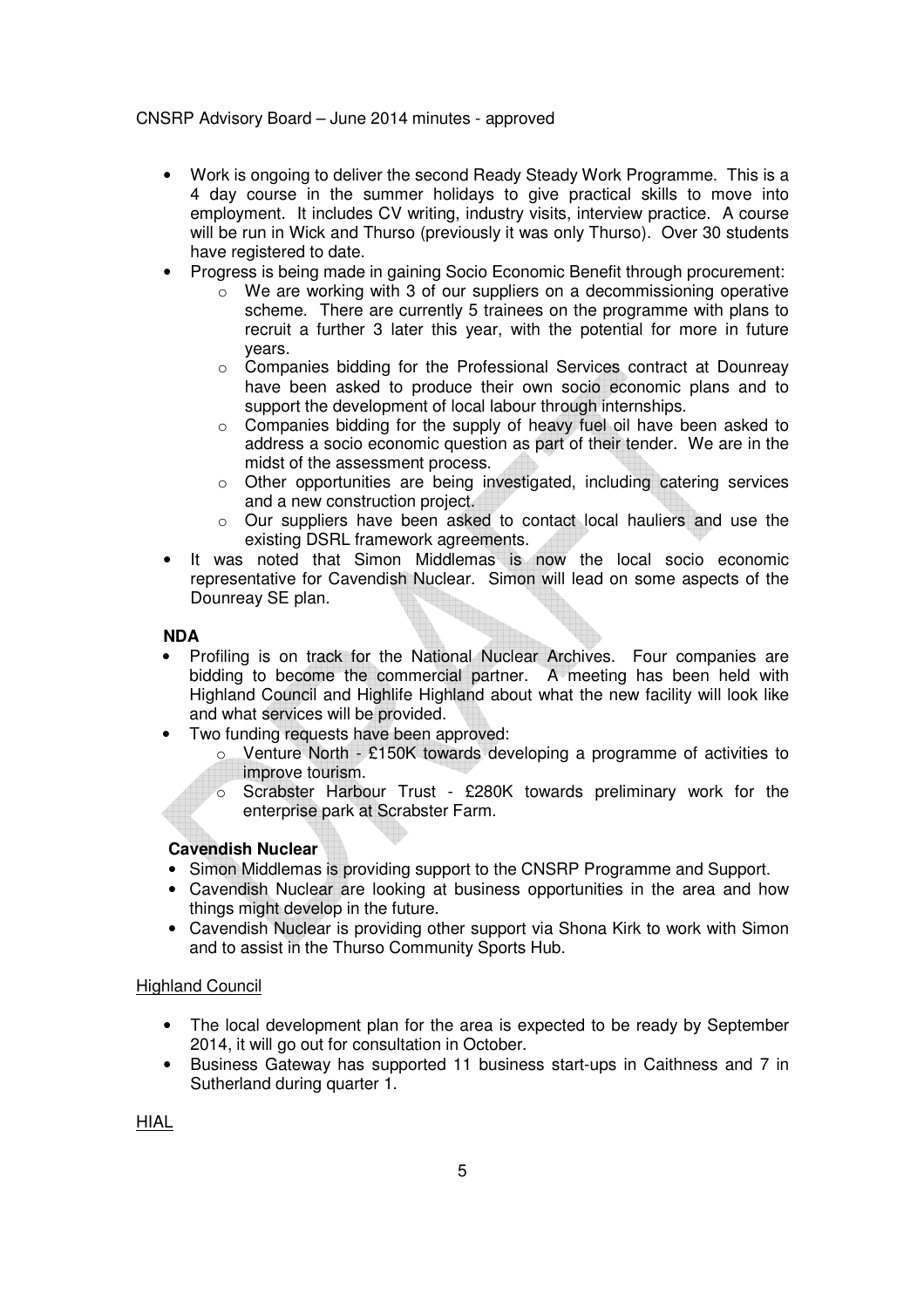There was no representative available to attend the meeting.

HIE

- Work is ongoing on company growth, this continues to be very important. There is an increased level of optimism amongst existing businesses.
- Recruiting new people in the area continues to be an issues, HIE are working with Caithness Chamber of Commerce to try and make improvements in this area.

### North Highland College

- On behalf of the members the Chair congratulated Donald McBeath on his appointment as Principle at North Highland College.
- Development of the North Highland Rural Facility at Dale Farm is now complete. This facility covers equestrian, gamekeeping, wildlife studies and vetinary nursing. There are currently 150 students using the facility – it attracts a lot of student out with the Highlands. The facility will be officially opened on 31<sup>st</sup> July 2014.
- The new curriculum will be in place from September, this now includes a HND in computing, Sports qualifications and an employer lead programme in construction skills.
- NHC are hopeful that 40 bed student accommodation will be secured in Dornoch. A second and third phase of the accommodation strategy is planned. A feasibility study about what is needed in terms of student accommodation in the Caithness Area will be carried out.
- Work is ongoing on a new framework for advanced apprenticeships with SDS and DSRL.

## Scrabster Harbour Trust

- It has been one year since the new pier has become operational.
- Fishing revenue has increased by 25% from last year.
- Oil & Gas activity has increased by 55% from the last year.
- General cargo activity is good.
- Planning permission has been approved for Scrabster Farm, discussions are being held with HIE and NDA about how to take this forward.
- Progressing quayside development and reclamation area at the pier.
- The port staff have all obtained a NVQ Level 2 Port Operations Qualification.
- SHT through the Highland Council employability has been able to support some work experience opportunities for the unemployed. This work experience has led to some individuals being offered work at the Harbour and other areas.

### Scottish Natural Heritage

There was no representative available to attend the meeting.

Skills Development Scotland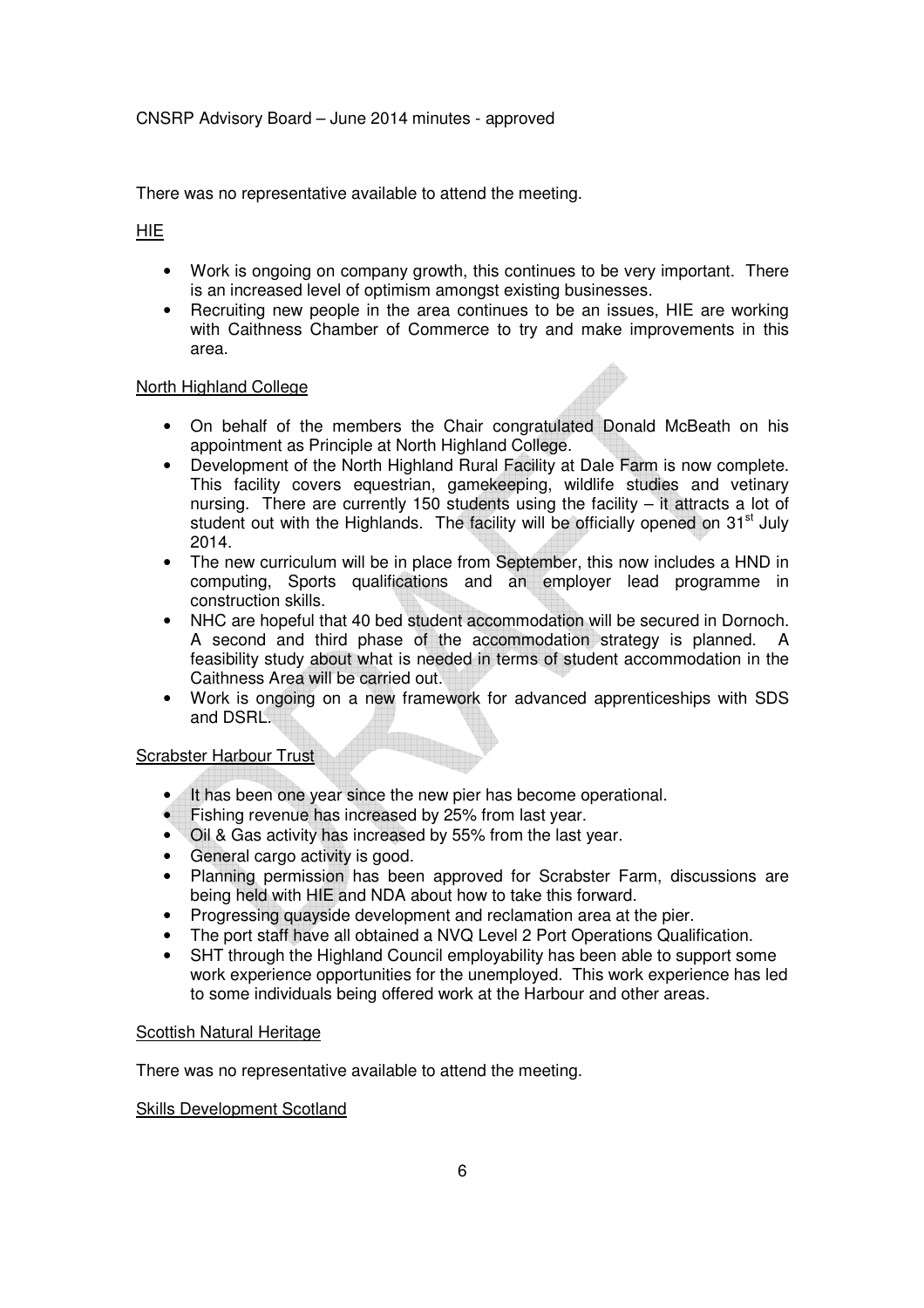- School leavers destination follow-up reports continue to remain above average for both Thurso and Wick. There is an increase in positive destinations, some work is being undertaken to drill down which sectors and what types of roles these are.
- A programme called 'Go for it' has been introduced in schools aimed at student who have had poor attendance.
- SDS have been working the North Highland College on future apprenticeship opportunities, this has included input from DSRL.
- SDS have been working with Inverness College and Hydrosun to include work experience as part of the curriculum.
- An engineering HNC qualification has been added to the curriculum in the Northern Isles High Schools. The members were in agreement that more vocational qualifications should be added into High School curriculums Donald MacBeath advised that North Highland College are in discussion with the local schools about how vocational qualifications can be added into curriculum for future years.
- SDS have been engaged with Oil & Gas events across Scotland to raise awareness about potential opportunities.

#### Job Centre Plus

There was no representative available to attend the meeting.

#### Thurso & Wick Trades Council

There was no representative available to attend the meeting.

### **6. AOB**

The Chairman thanked the members for attending and contributing to an engaging and inspiring discussion. The work being undertaken is of high quality and there are great opportunities across the board.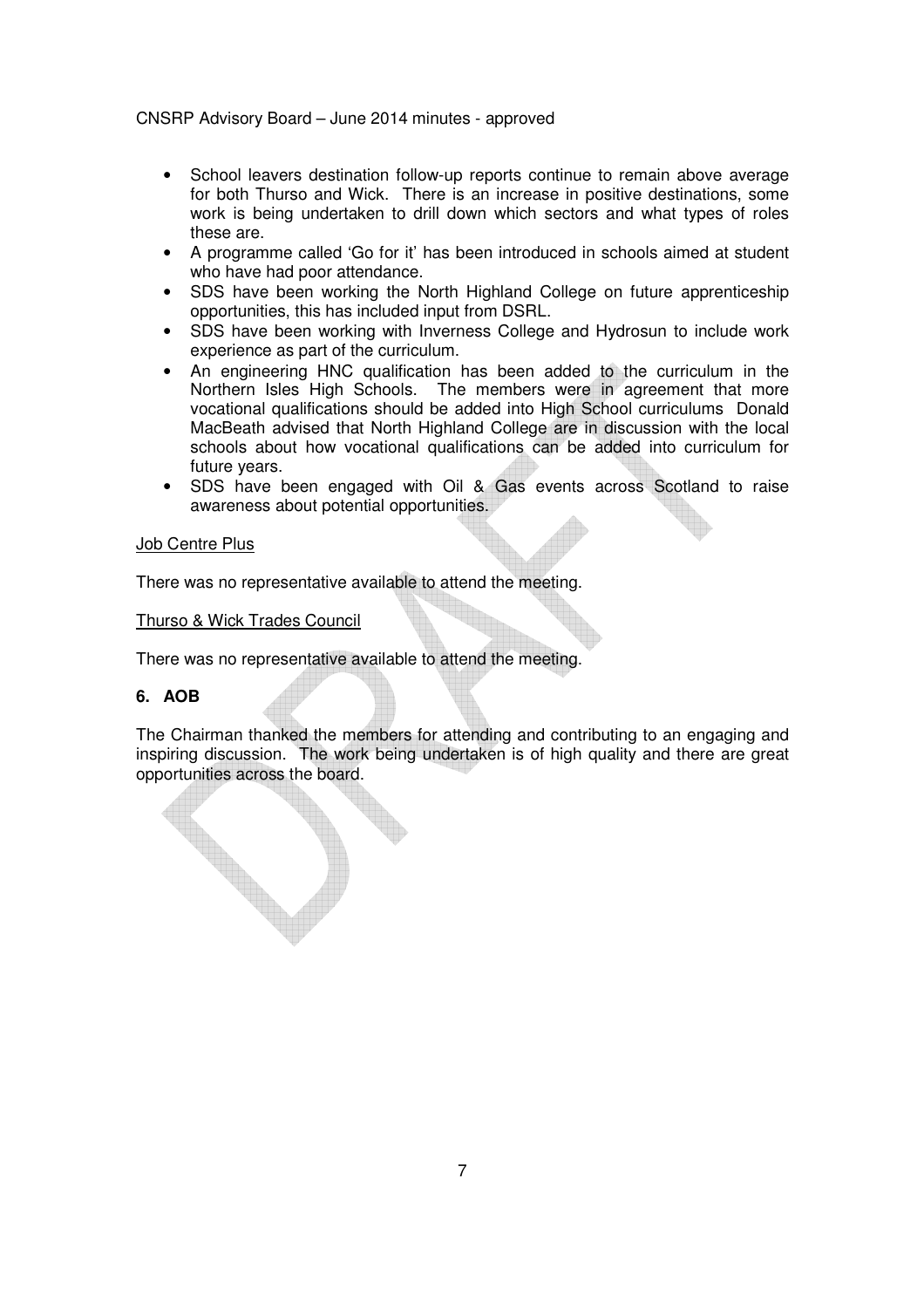# **JOINT MEETING CNSRP ADVISORY & EXECUTIVE BOARD MEETING**

# **18th June 2014 Pentland Hotel, Thurso**

Attendees: Executive Board

Sir Anthony Cleaver (Chairman), Karen Jackson (Scottish Government)

#### Advisory Board

Cllr Drew Hendry (Chair), George MacDonald (CVG), Eann Sinclair (CNSRP), David Flear (DSG), Stuart Black (HC), Roy Kirk (HIE), Trudy Morris (CCoC), Seonag Campbell (SDS), Mark ? (Crown Estate), June Love (HIE), Fiona Bruce (Secretary), Simon Middlemas (CDP), Billy Manson (Caithness Community Council), Bill Baxter (CCoC), Stephen Sutherland (CCoC), Gail Ross (HC), Sandy Mackie (SHT), Ken Nicol (DSRL), Donald McBeath (NHC), Anna MacConnell (NDA)

**Apologies:** Willie Watt (WHA), Frances Gunn (CVS North), William Gilfillan (HIE), Derrick Milnes (T&WTC), John Thurso, Lesely Cranna (SDS), Rob Gibson (MSP), Cllr Roger Saxon, Cllr George Farlow, John Robertson (Crown Estate), David Sutherland (HC)

Sir Anthony Cleaver thanked everyone for their continued support to CNSRP. He felt very encouraged about what is happening in Caithness and North Sutherland. Real progress has been made in the Energy and Business sectors. A big challenge ahead is understanding the new timeline for decommissioning. There is a concern that if the Dounreay timeline is extended then momentum to find something new might falter.

Karen Jackson advised that Scottish Government have recognised the work that is going on in Caithness and North Sutherland and they are committed to the area.

The discussion is summarised in the bullets below:

• There is a need for a better communications strategy, the local message is not as positive as the message that is going out externally, with a co-ordinated support maybe either in the form of resource or funding to support a new resource.

 It needs to be agreed who the responsible person is to pull this together – funding will be needed to make sure this happens. Negative storylines need to be challenged in a positive way. It was noted that there have been some really good news stories related to infrastructure improvements. If the Berriedale Braes project gets final approval to proceed this will be a really positive news story that will help build community confidence.  $ACTION 1 - It$  was agreed that CNSRP Executive Board would discuss at its meeting.